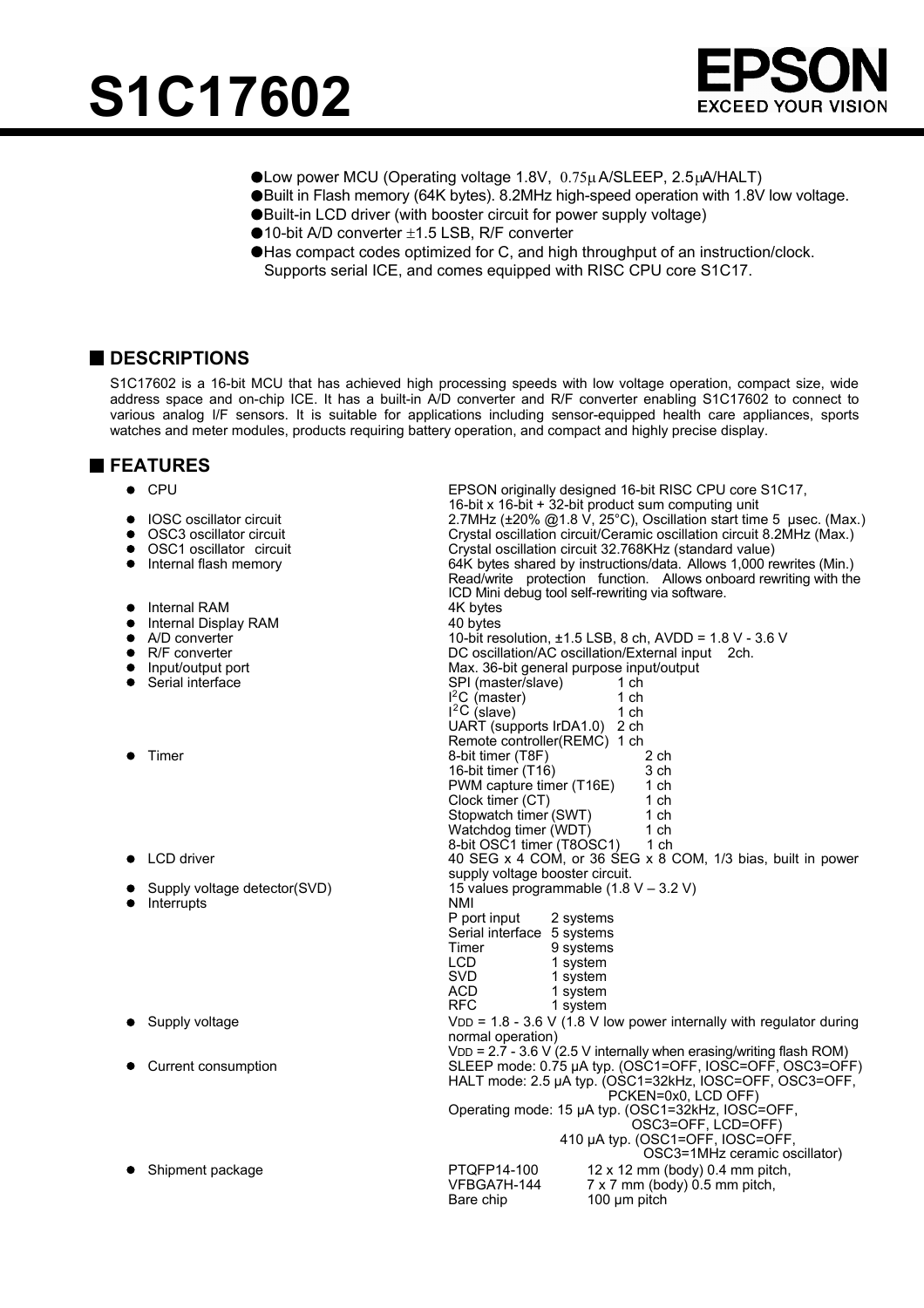## **PTQFP14-100 PIN ASSIGNMENT**



### **VFBGA7H-144 PIN DESCRIPTION**

|   | 1                 | $\mathbf 2$       | 3                 | 4           | 5            | 6                | $\overline{7}$   | 8                | 9                     | 10                    | 11                    | 12                    | 13               |   |
|---|-------------------|-------------------|-------------------|-------------|--------------|------------------|------------------|------------------|-----------------------|-----------------------|-----------------------|-----------------------|------------------|---|
| Α | <b>NC</b>         | <b>DCLK</b>       | DST <sub>2</sub>  | <b>DSIO</b> | P37          | P34              | P27              | <b>VSS</b>       | P <sub>26</sub>       | <b>VDD</b>            | P21                   | P <sub>16</sub>       | <b>NC</b>        | A |
| в | SEG1              | SEG0              | <b>Vss</b>        | <b>Vss</b>  | P36          | P33              | P31              | P30              | P24                   | P <sub>22</sub>       | P <sub>20</sub>       | <b>Vss</b>            | <b>AVDD</b>      | B |
| C | SEG3              | SEG4              | SEG <sub>2</sub>  | <b>Vss</b>  | P40          | P35              | P32              | <b>Vss</b>       | P <sub>25</sub>       | P <sub>23</sub>       | P <sub>17</sub>       | P <sub>15</sub>       | P <sub>14</sub>  | C |
| D | SEG <sub>5</sub>  | SEG6              | <b>Vss</b>        | <b>Vss</b>  | <b>Vss</b>   | <b>Vss</b>       | <b>Vss</b>       | <b>Vss</b>       | <b>Vss</b>            | <b>Vss</b>            | <b>V<sub>DD</sub></b> | P <sub>13</sub>       | P <sub>12</sub>  | D |
| Е | SEG8              | SEG7              | <b>VSS</b>        | <b>VSS</b>  |              |                  |                  |                  |                       | V <sub>DD</sub>       | <b>VDD</b>            | P <sub>11</sub>       | P <sub>10</sub>  | Ε |
| F | SEG10 SEG11       |                   | SEG9              | <b>Vss</b>  |              |                  |                  |                  |                       | <b>V<sub>DD</sub></b> | <b>V<sub>DD</sub></b> | P07                   | P06              | F |
| G |                   | SEG13 SEG14 SEG12 |                   | <b>VSS</b>  |              |                  |                  |                  |                       | <b>VSS</b>            | P05                   | P04                   | P03              | G |
| н |                   | SEG16 SEG15       | <b>Vss</b>        | <b>Vss</b>  |              |                  |                  |                  |                       | <b>V<sub>DD</sub></b> | P <sub>02</sub>       | P01                   | P00              | Н |
| J |                   | SEG18 SEG17       | <b>Vss</b>        | <b>Vss</b>  |              |                  |                  |                  |                       | <b>V<sub>DD</sub></b> | <b>V<sub>DD</sub></b> |                       | #TEST #RESET     | J |
| K | SEG21             |                   | SEG20 SEG19       | <b>Vss</b>  | <b>Vss</b>   | <b>Vss</b>       | <b>Vss</b>       | <b>Vss</b>       | <b>V<sub>DD</sub></b> | <b>Vss</b>            | VD <sub>1</sub>       | OSC <sub>1</sub>      | OSC <sub>2</sub> | K |
| L | SEG <sub>23</sub> | SEG22             | <b>Vss</b>        | SEG29       | <b>SEG32</b> | COM <sub>6</sub> | COM <sub>3</sub> | COM <sub>0</sub> | TEST <sub>1</sub>     | VC <sub>3</sub>       | <b>V<sub>DD</sub></b> | <b>V<sub>DD</sub></b> | <b>Vss</b>       | L |
| M |                   |                   | SEG25 SEG24 SEG27 |             | SEG30 SEG34  | COM7             | COM4             | COM1             | TEST <sub>2</sub>     | CA                    | VC <sub>1</sub>       | OSC <sub>3</sub>      | OSC <sub>4</sub> | M |
| N | <b>NC</b>         | SEG26             | SEG28             | SEG31       | <b>SEG33</b> | SEG35            | COM <sub>5</sub> | COM <sub>2</sub> | TEST <sub>3</sub>     | CB                    | VC <sub>2</sub>       | <b>Vss</b>            | <b>NC</b>        | N |
|   | $\mathbf{1}$      | 2                 | 3                 | 4           | 5            | 6                | 7                | 8                | 9                     | 10                    | 11                    | 12                    | 13               |   |

2 **Seiko Epson Corporation**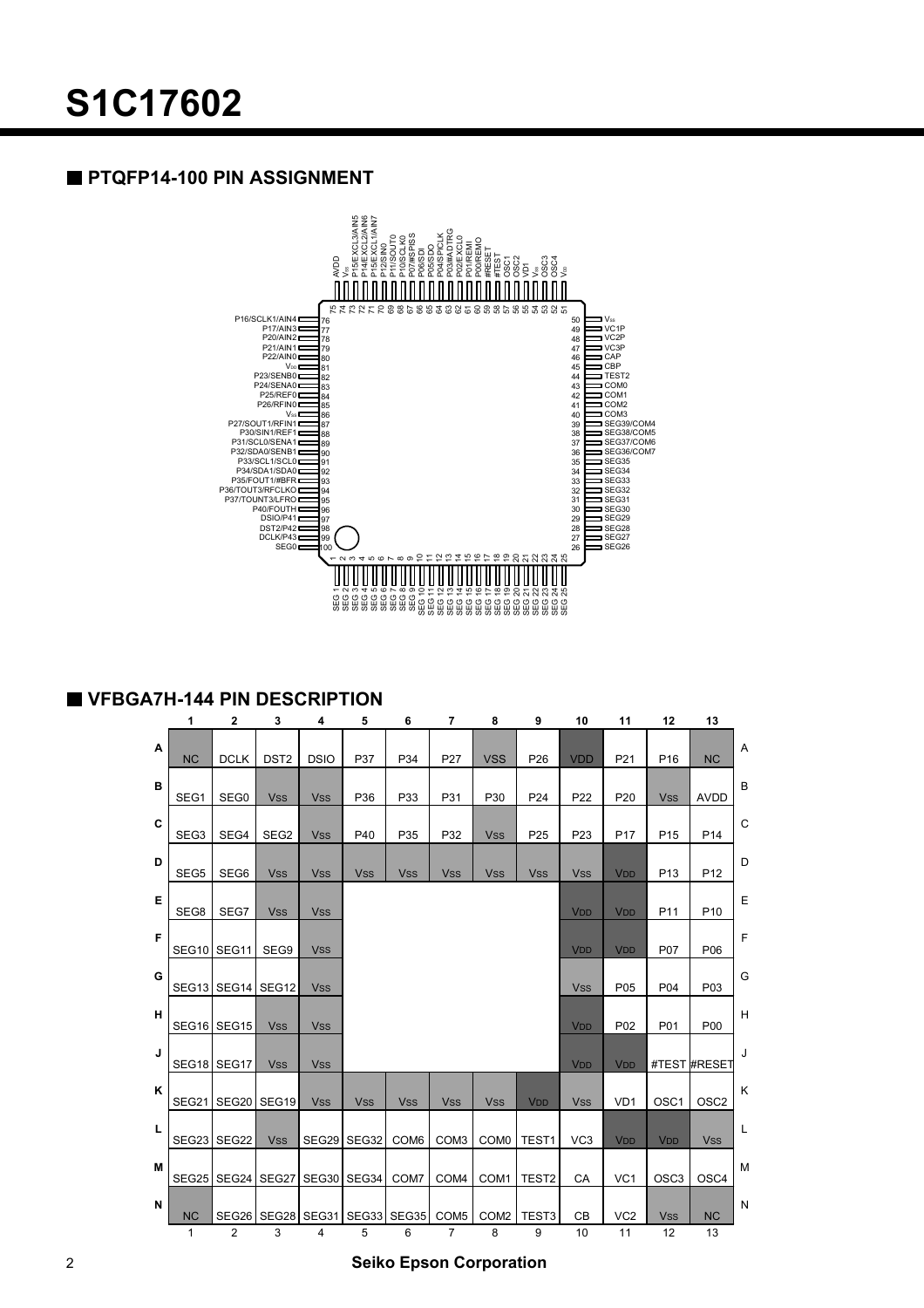# **S1C17602**

# **S1C17602 PTQFP14-100 PIN DESCRIPTION**

| Pin name                  |                                    | Pin No.                                                                                                                                                                                                                                           | I/O            | <b>Initial</b>       | <b>Function</b>                                                                                                   |  |  |  |
|---------------------------|------------------------------------|---------------------------------------------------------------------------------------------------------------------------------------------------------------------------------------------------------------------------------------------------|----------------|----------------------|-------------------------------------------------------------------------------------------------------------------|--|--|--|
|                           | <b>QFP</b>                         | <b>VFBGA</b>                                                                                                                                                                                                                                      |                | state                |                                                                                                                   |  |  |  |
| <b>SEG1-35</b>            | $1 - 35$                           | B1, C3,<br>C1, C2,<br>D1, D2,<br>E2, E1,<br>F3, F1,<br>F2, G3,<br>G1, G2,<br>H <sub>2</sub> , H <sub>1</sub> ,<br>$J2, J1$ <sub>o</sub><br>K3, K2,<br>K1, L2,<br>L1, M2,<br>M1, N2,<br>M3, N3,<br>L4, M4,<br>N4, L5,<br>M5, N5,<br>N <sub>6</sub> |                | O(L)                 | <b>LCD</b> segment output                                                                                         |  |  |  |
| SEG36-39/COM7-4           | 36-39                              | M6, L6,<br>N7, M7                                                                                                                                                                                                                                 | O              | O(L)                 | LCD segment output/LCD common output                                                                              |  |  |  |
| COM3-0                    | 40-43                              | L7, N8,<br>M8, L8                                                                                                                                                                                                                                 | $\overline{O}$ | O(L)                 | LCD common output                                                                                                 |  |  |  |
| TEST <sub>2</sub>         | 44                                 | M <sub>9</sub>                                                                                                                                                                                                                                    |                |                      | Test pin (fixed to VDD at normal operation)                                                                       |  |  |  |
| $\overline{\text{CBP}}$   | 45                                 | N <sub>10</sub>                                                                                                                                                                                                                                   |                |                      | Connected to LCD booster capacitor                                                                                |  |  |  |
| $\overline{\mathsf{CAP}}$ | $\overline{46}$                    | M10                                                                                                                                                                                                                                               |                |                      | Connected to LCD booster capacitor                                                                                |  |  |  |
| VC3P<br>$\overline{VC2P}$ | $\overline{47}$<br>$\overline{48}$ | L10<br>N11                                                                                                                                                                                                                                        |                |                      | LCD related drive power voltage output                                                                            |  |  |  |
| VC <sub>1</sub> P         | 49                                 | M11                                                                                                                                                                                                                                               |                |                      | LCD related drive power voltage output<br>LCD related drive power voltage output                                  |  |  |  |
| Vss                       | 50                                 | N <sub>12</sub>                                                                                                                                                                                                                                   |                |                      | Power supply (-)                                                                                                  |  |  |  |
| Vdd                       | $\overline{51}$                    | L12                                                                                                                                                                                                                                               |                |                      | Power supply (+)                                                                                                  |  |  |  |
| OSC4                      | $\overline{52}$                    | M13                                                                                                                                                                                                                                               | O              | O                    | OSC3 oscillation output                                                                                           |  |  |  |
| $\overline{\text{OSC3}}$  | $\overline{53}$                    | M12                                                                                                                                                                                                                                               |                |                      | OSC3 oscillation input                                                                                            |  |  |  |
| Vss                       | 54                                 | L13                                                                                                                                                                                                                                               |                |                      | Power supply (-)                                                                                                  |  |  |  |
| VD1                       | 55                                 | K11                                                                                                                                                                                                                                               |                |                      | Constant voltage circuit output related to internal logic and<br>oscillation                                      |  |  |  |
| $\overline{\text{OSC2}}$  | 56                                 | K13                                                                                                                                                                                                                                               | O              | O                    | OSC1 oscillation output                                                                                           |  |  |  |
| OSC <sub>1</sub>          | $\overline{57}$                    | K12                                                                                                                                                                                                                                               |                |                      | OSC1 oscillation input                                                                                            |  |  |  |
| #TEST                     | 58                                 | J12                                                                                                                                                                                                                                               |                | $I(Full-UP)$         | Test pin (fixed to High at normal operation)                                                                      |  |  |  |
| #RESET                    | 59                                 | J13                                                                                                                                                                                                                                               |                | $I(Full-UP)$         | Initial set input                                                                                                 |  |  |  |
| P00/REMO                  | 60                                 | H13                                                                                                                                                                                                                                               |                | $I/O$ $ I(Pull-UP) $ | Port shared by input/output (with interrupt)/REMC output                                                          |  |  |  |
| P01/REMI                  | 61                                 | H12                                                                                                                                                                                                                                               | I/O            | I(Pull-UP)           | Port shared by input/output (with interrupt)/REMC input<br>Port shared by input/output (with interrupt)/T16 ch. 0 |  |  |  |
| P02/EXCL0                 | 62                                 | H11                                                                                                                                                                                                                                               | I/O            | $I(Full-UP)$         | external clock input                                                                                              |  |  |  |
| P03/#ADTRG                | 63                                 | G13                                                                                                                                                                                                                                               | I/O            | I(Pull-UP)           | Port shared by input/output (with interrupt)/AD conversion<br>external trigger                                    |  |  |  |
| P04/SPICLK                | 64                                 | G12                                                                                                                                                                                                                                               | I/O            | I(Pull-UP)           | Port shared by input/output (with interrupt)/SPI clock<br>input/output                                            |  |  |  |
| P05/SDO                   | 65                                 | G11                                                                                                                                                                                                                                               | 1/O            | I(Pull-UP)           | Port shared by input/output (with interrupt)/SPI data<br>output                                                   |  |  |  |
| P06/SDI                   | 66                                 | F13                                                                                                                                                                                                                                               | I/O            | $I(Full-UP)$         | Port shared by input/output (with interrupt)/SPI data input                                                       |  |  |  |
| P07/#SPISS                | 67                                 | F12                                                                                                                                                                                                                                               | I/O            | $I(Full-UP)$         | Port shared by input/output (with interrupt)/SPI slave<br>select input                                            |  |  |  |
| P10/SCLK0                 | 68                                 | E11                                                                                                                                                                                                                                               | 1/O            | $I(Full-UP)$         | Port shared by input/output (with interrupt)/UART ch. 0<br>clock input                                            |  |  |  |
| P11/SOUT0                 | 69                                 | E12                                                                                                                                                                                                                                               | I/O            | $I(Full-UP)$         | Port shared by input/output (with interrupt)/UART ch. 0<br>data output                                            |  |  |  |
| P12/SIN0                  | 70                                 | D <sub>13</sub>                                                                                                                                                                                                                                   | I/O            | $I(Full-UP)$         | Port shared by input/output (with interrupt)/UART ch. 0<br>data input                                             |  |  |  |
| P13/EXCL1/AIN7            | 71                                 | D <sub>12</sub>                                                                                                                                                                                                                                   | I/O            | I(Pull-UP)           | Port shared by input/output (with interrupt)/T16 ch. 1<br>external clock input/AD converter ch. 7 input           |  |  |  |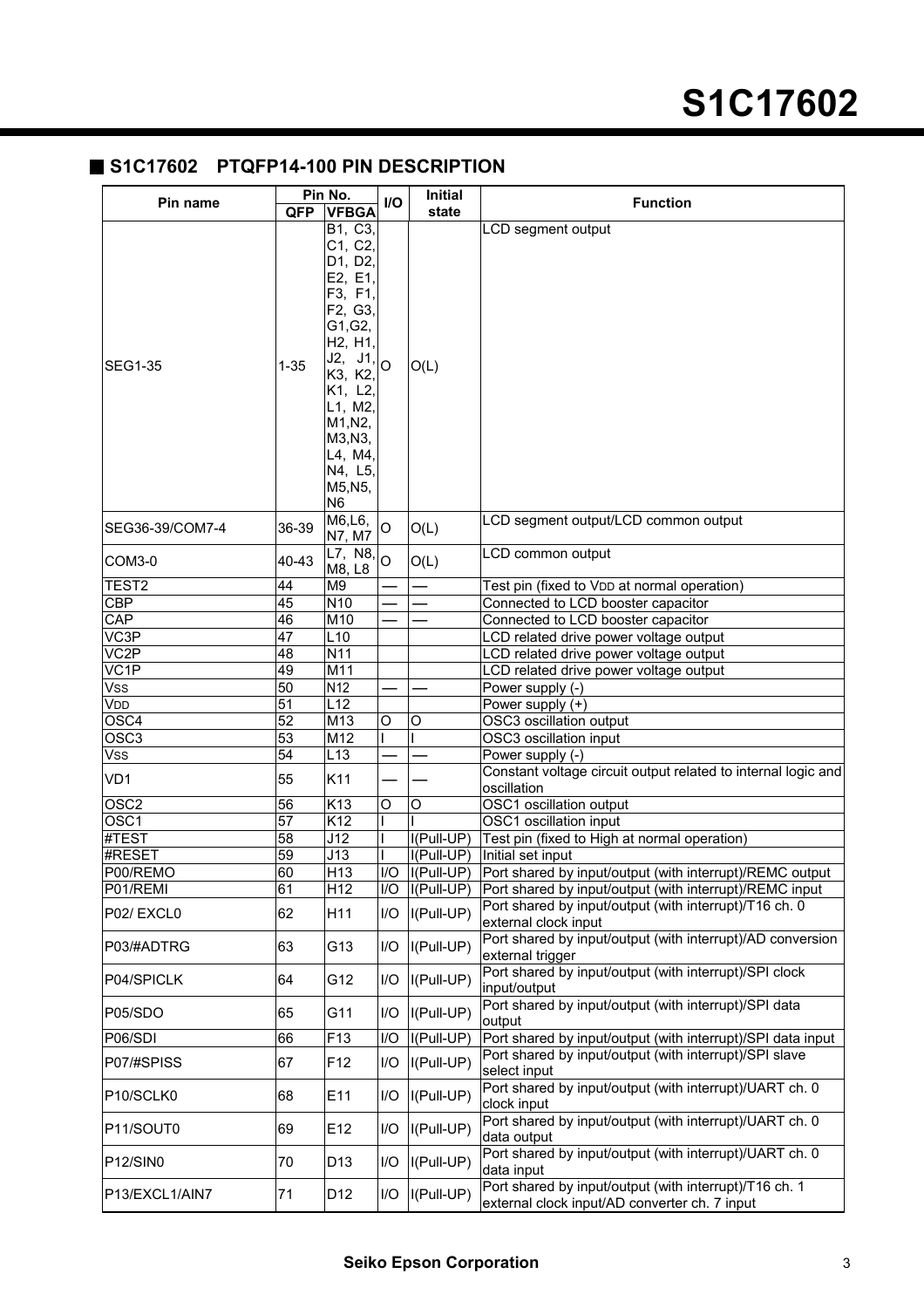| Pin name                          | <b>QFP</b>      | Pin No.<br><b>VFBGA</b> | I/O              | Initial<br>state   | <b>Function</b>                                                                                          |
|-----------------------------------|-----------------|-------------------------|------------------|--------------------|----------------------------------------------------------------------------------------------------------|
| P14/EXCL2/AIN6                    | 72              | C13                     | I/O              | I(Pull-UP)         | Port shared by input/output (with interrupt)/T16 ch. 2<br>external clock input/AD converter ch. 6 input  |
| P <sub>15</sub> /EXCL3/AIN5       | 73              | C12                     | I/O              | I(Pull-UP)         | Port shared by input/output (with interrupt)/T16E ch. 0<br>external clock input/AD converter ch. 5 input |
| <b>Vss</b>                        | 74              | $\overline{B12}$        |                  |                    | Power supply (-)                                                                                         |
| <b>AVDD</b>                       | $\overline{75}$ | $\overline{B13}$        | $\overline{1/O}$ | $I(Pull-UP)$       | Analog power supply (+)                                                                                  |
| P16/SCLK1/AIN4                    | 76              | A12                     | $U$ O            | I(Pull-UP)         | Port shared by input/output (with interrupt)/UART ch. 1<br>clock input/AD converter ch. 4 input          |
| P <sub>17</sub> /AIN <sub>3</sub> | 77              | C11                     | I/O              | I(Pull-UP)         | Port shared by input/output (with interrupt)/AD converter<br>ch. 3 input                                 |
| <b>P20/AIN2</b>                   | 78              | $\overline{B11}$        | IO               | I(Pull-UP)         | Port shared by input/output /AD converter ch. 2 input                                                    |
| <b>P21/AIN1</b>                   | 79              | A11                     |                  | $I/O$ $I(Paul-UP)$ | Port shared by input/output /AD converter ch. 1 input                                                    |
| P22/AIN0                          | $\overline{80}$ | <b>B10</b>              |                  | $IO$ $I(Pull-UP)$  | Port shared by input/output /AD converter ch. 0 input                                                    |
| V <sub>DD</sub>                   | $\overline{81}$ | A10                     |                  |                    | Power supply $(+)$                                                                                       |
| P23/SENB0                         | $\overline{82}$ | $\overline{C10}$        |                  | $I/O$ $I(Pull-UP)$ | Port shared by input/output /for RF converter                                                            |
| P24/SENA0                         | $\overline{83}$ | B <sub>9</sub>          |                  | $I/O$ $I(Pull-UP)$ | Port shared by input/output /for RF converter                                                            |
| P25/REF0                          | $\overline{84}$ | $\overline{C9}$         |                  | $I/O$ $I(Pull-UP)$ | Port shared by input/output /for RF converter                                                            |
| P26/RFIN0                         | 85              | A <sub>9</sub>          |                  | $I/O$ $I(Pull-UP)$ | Port shared by input/output /for RF converter                                                            |
| Vss                               | 86              | A <sub>8</sub>          |                  |                    | Power supply (-)                                                                                         |
| P27/SOUT1/RFIN1                   | 87              | A7                      | I/O              | $I(Full-UP)$       | Port shared by input/output /UART ch. 1 data output /for<br>RF converter                                 |
| P30/SIN1/REF1                     | 88              | B <sub>8</sub>          | 1/O              | I(Pull-UP)         | Port shared by input/output /UART ch. 1 data input /for<br><b>RF</b> converter                           |
| P31/SCL0/SENA1                    | 89              | B7                      | I/O              | $I(Full-UP)$       | Port shared by input/output /I2C master clock output /for<br>RF converter                                |
| P32/SDA0/SENB1                    | 90              | C7                      | I/O              | I(Pull-UP)         | Port shared by input/output /I2C master data input/output<br>/for RF converter                           |
| P33/SCL1/SCL0                     | 91              | B <sub>6</sub>          | I/O              | I(Pull-UP)         | Port shared by input/output /I2C slave clock input /I2C<br>master clock output                           |
| P34/SDA1/SDA0                     | 92              | A <sub>6</sub>          | 1/O              | $I(Full-UP)$       | Port shared by input/output /I2C slave data input/output<br>/I2C master data input/output                |
| P35/FOUT1/#BFR                    | 93              | C6                      | I/O              | $I(Full-UP)$       | Port shared by input/output /OSC1 external clock output<br>/I2C slave bus release                        |
| P36/TOUT3/RFCLKO                  | 94              | <b>B5</b>               | 1/O              | $I(Full-UP)$       | Port shared by input/output /T16E ch. 0 PWM signal<br>output (non-inverted) /RF clock monitor            |
| P37/TOUTN3/LFRO                   | 95              | A <sub>5</sub>          | I/O              | $I(Full-UP)$       | Port shared by input/output /T16E ch. 0 PWM signal<br>output (inverted) /LCD frames output               |
| P40/FOUTH                         | 96              | C <sub>5</sub>          | 1/O              | $I(Full-UP)$       | Port shared by input/output /HSCLK clock output (with<br>division)                                       |
| DSIO/P41                          | 97              | A4                      | I/O              | $I(Full-UP)$       | Port shared by input/output of on-chip debugger data, and<br>input/output                                |
| <b>DST2/P42</b>                   | 98              | A <sub>3</sub>          | I/O              | O(L)               | Port shared by output of on-chip debugger status, and<br>input/output                                    |
| DCLK/P43                          | 99              | A2                      | I/O              | O(H)               | Port shared by output of on-chip debugger clock, and<br>input/output                                     |
| SEG0                              | 100             | $\overline{B2}$         | O                | $\overline{O(L)}$  | LCD segment output                                                                                       |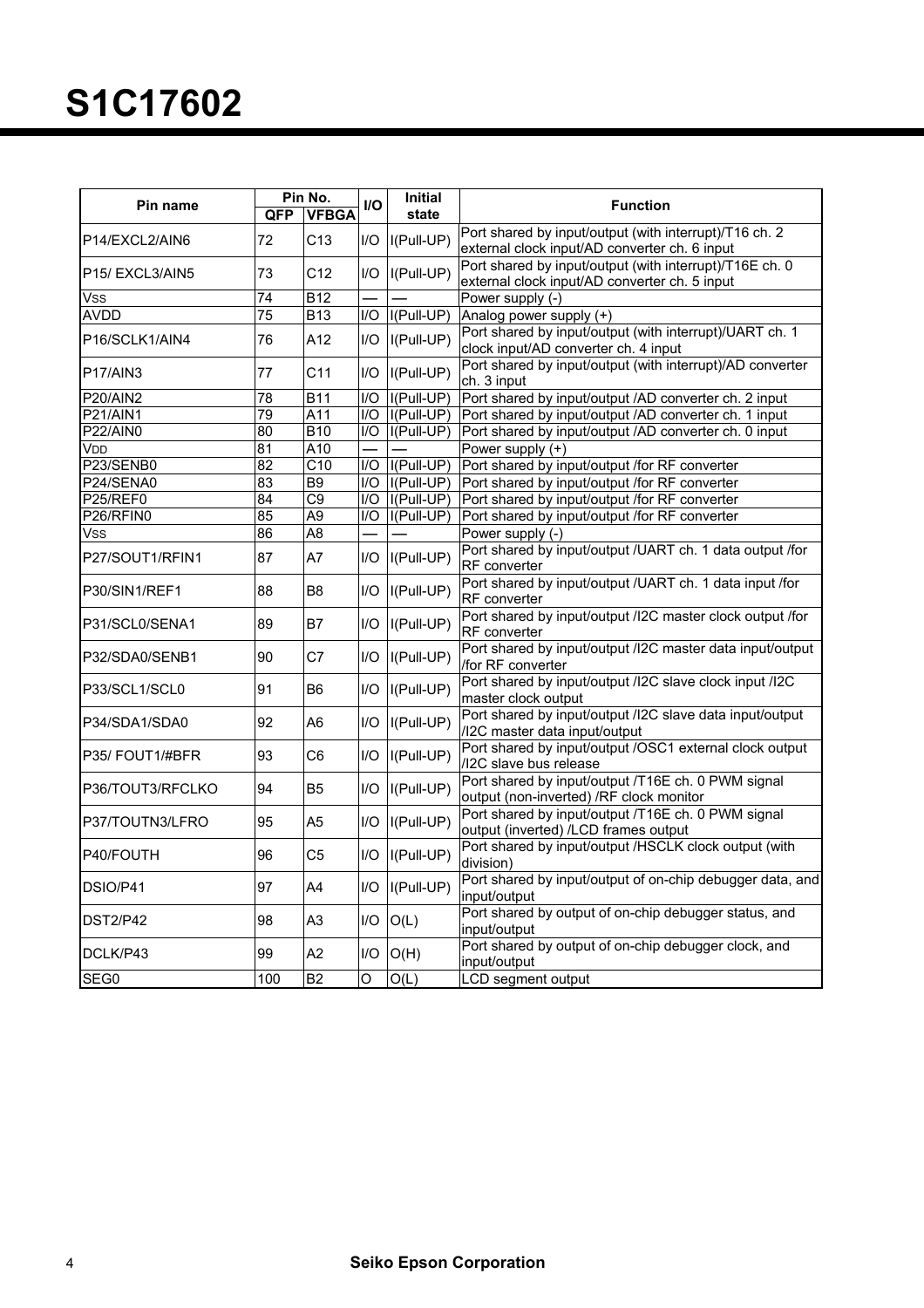# **S1C17602**

## **S1C17602 PAD LAYOUT DRAWING**

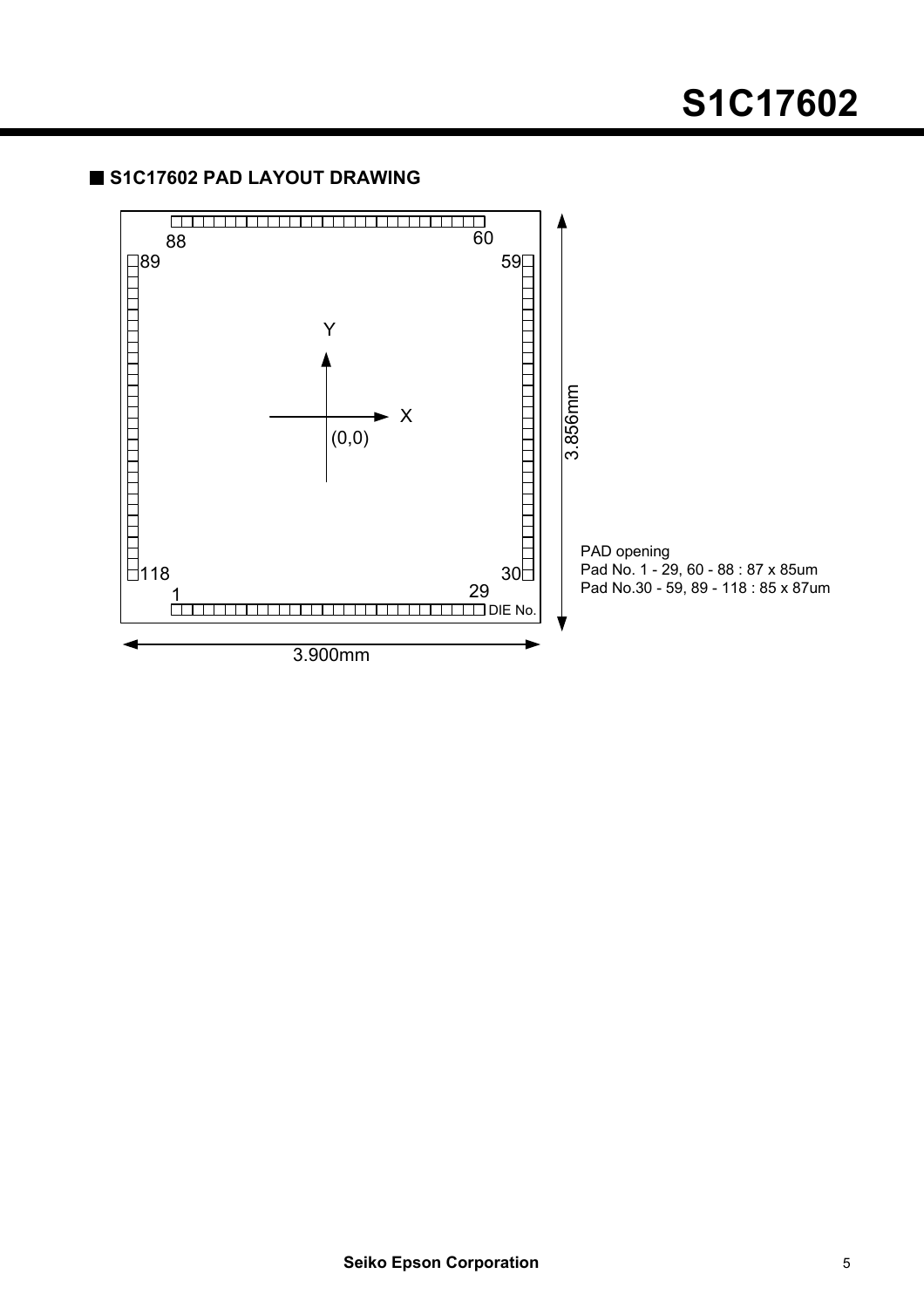### **S1C17602 PAD COORDINATE**

| <b>PAD</b><br>No.       | $X$ (mm) | $Y$ (mm)     | <b>Allocation</b>       | <b>PAD</b><br>No. | $X$ (mm) | $Y$ (mm)   | <b>Allocation</b>      | <b>PAD</b><br>No. | $X$ (mm) | $Y$ (mm)     | <b>Allocation</b> |
|-------------------------|----------|--------------|-------------------------|-------------------|----------|------------|------------------------|-------------------|----------|--------------|-------------------|
| 1                       | $-1.4$   | $-1.827$     | N.C.                    | 51                | 1.849    | 0.67       | TEST <sub>3</sub>      | 101               | $-1.849$ | 0.27         | P27               |
| $\overline{\mathbf{c}}$ | $-1.3$   | $-1.827$     | SEG1                    | 52                | 1.849    | 0.77       | TEST <sub>2</sub>      | 102               | $-1.849$ | 0.17         | P30               |
| $\overline{3}$          | $-1.2$   | $-1.827$     | N.C.                    | 53                | 1.849    | 0.87       | TEST1                  | 103               | $-1.849$ | 0.07         | P31               |
| $\overline{\mathbf{4}}$ | $-1.1$   | $-1.827$     | SEG <sub>2</sub>        | 54                | 1.849    | 0.97       | CB                     | 104               | $-1.849$ | $-0.03$      | P32               |
| 5                       | $-1$     | $-1.827$     | SEG3                    | 55                | 1.849    | 1.07       | CA                     | 105               | $-1.849$ | $-0.13$ P33  |                   |
| $\overline{6}$          | $-0.9$   | $-1.827$     | SEG4                    | 56                | 1.849    | 1.17       | VC <sub>3</sub>        | 106               | $-1.849$ | $-0.23$      | P34               |
| $\boldsymbol{7}$        | $-0.8$   | $-1.827$     | SEG5                    | 57                | 1.849    | 1.27       | VC <sub>2</sub>        | 107               | $-1.849$ | $-0.33$      | P35               |
| 8                       | $-0.7$   | $-1.827$     | SEG6                    | 58                | 1.849    | 1.37       | VC <sub>1</sub>        | 108               | $-1.849$ | $-0.43$      | P36               |
| $\boldsymbol{9}$        | $-0.6$   | $-1.827$     | SEG7                    | 59                | 1.849    | 1.48       | <b>Vss</b>             | 109               | $-1.849$ | $-0.53$      | P37               |
| 10                      | $-0.5$   | $-1.827$     | SEG8                    | 60                | 1.5      | 1.827      | V <sub>DD</sub>        | 110               | $-1.849$ | $-0.63$      | N.C.              |
| $\overline{11}$         | $-0.4$   | $-1.827$     | SEG9                    | 61                | 1.4      | 1.827      | OSC4                   | 111               | $-1.849$ | $-0.73$      | P40               |
| 12                      | $-0.3$   | $-1.827$     | SEG <sub>10</sub>       | 62                | 1.3      | 1.827      | OSC <sub>3</sub>       | 112               | $-1.849$ | $-0.83$      | <b>DSIO</b>       |
| $\overline{13}$         | $-0.2$   | $-1.827$     | SEG11                   | 63                | 1.2      | 1.827      | <b>Vss</b>             | 113               | $-1.849$ |              | $-0.93$ DST2      |
| 14                      | $-0.1$   | $-1.827$     | SEG <sub>12</sub>       | 64                | 1        | 1.827      | VD <sub>1</sub>        | 114               | $-1.849$ | $-1.03$ N.C. |                   |
| 15                      | 0        | $-1.827$     | SEG <sub>13</sub>       | 65                | 0.9      | 1.827      | OSC <sub>2</sub>       | 115               | $-1.849$ |              | $-1.13$ DCLK      |
| 16                      | 0.1      | $-1.827$     | SEG14                   | 66                | 0.8      | 1.827      | OSC1                   | 116               | $-1.849$ | $-1.23$ N.C. |                   |
| 17                      | 0.2      | $-1.827$     | SEG15                   | 67                | 0.7      | 1.827      | #TEST                  | 117               | $-1.849$ |              | $-1.33$ SEG0      |
| 18                      | 0.3      | $-1.827$     | SEG16                   | 68                | 0.6      | 1.827      | #RESET                 | 118               | $-1.849$ | $-1.43$ N.C. |                   |
| 19                      | 0.4      | $-1.827$     | SEG17                   | 69                | 0.5      | 1.827      | N.C.                   |                   |          |              |                   |
| 20                      | 0.5      | $-1.827$     | SEG18                   | 70                | 0.4      | 1.827      | <b>P00</b>             |                   |          |              |                   |
| 21                      | 0.6      | $-1.827$     | SEG <sub>19</sub>       | 71                | 0.3      | 1.827      | N.C.                   |                   |          |              |                   |
| $\overline{22}$         | 0.7      | $-1.827$     | SEG20                   | $\overline{72}$   | 0.2      | 1.827      | P01                    |                   |          |              |                   |
| $\overline{23}$         | 0.8      | $-1.827$     | SEG21                   | $\overline{73}$   | 0.1      | 1.827      | P02                    |                   |          |              |                   |
| 24                      | 0.9      | $-1.827$     | SEG22                   | 74                | 0        | 1.827      | P03                    |                   |          |              |                   |
| 25                      | 1        | $-1.827$     | SEG23                   | 75                | $-0.1$   | 1.827      | P04                    |                   |          |              |                   |
| 26                      | 1.1      | $-1.827$     | SEG24                   | 76                | $-0.2$   | 1.827      | P <sub>05</sub>        |                   |          |              |                   |
| 27                      | 1.2      | $-1.827$     | N.C.                    | 77                | $-0.3$   | 1.827      | P06                    |                   |          |              |                   |
| 28                      | 1.3      | $-1.827$     | SEG25                   | 78                | $-0.4$   | 1.827      | P07                    |                   |          |              |                   |
| 29                      | 1.4      | $-1.827$     | N.C.                    | 79                | $-0.5$   | 1.827      | P <sub>10</sub>        |                   |          |              |                   |
| 30                      | 1.849    | $-1.43$      | $\vert$ N.C.            | 80                | $-0.6$   | 1.827      | P <sub>11</sub>        |                   |          |              |                   |
| 31                      | 1.849    | $-1.33$      | SEG <sub>26</sub>       | 81                | $-0.7$   | 1.827      | N.C.                   |                   |          |              |                   |
| 32                      | 1.849    | $-1.23$      | N.C.                    | 82                | $-0.8$   | 1.827      | P <sub>12</sub>        |                   |          |              |                   |
| 33                      | 1.849    | $-1.13$      | SEG27                   | $\overline{83}$   | $-0.9$   | 1.827      | N.C.                   |                   |          |              |                   |
| 34                      | 1.849    | $-1.03$ N.C. |                         | 84                | $-1$     | 1.827      | P <sub>13</sub>        |                   |          |              |                   |
| 35                      | 1.849    | $-0.93$      | SEG28                   | 85                | $-1.1$   | 1.827      | P <sub>14</sub>        |                   |          |              |                   |
| 36                      | 1.849    | $-0.83$      | SEG29                   | 86                | $-1.2$   | 1.827      | P <sub>15</sub>        |                   |          |              |                   |
| 37                      | 1.849    | $-0.73$      | SEG30                   | 87                | $-1.3$   | 1.827      | <b>Vss</b>             |                   |          |              |                   |
| 38                      | 1.849    | $-0.63$      | SEG31                   | 88                | $-1.4$   | 1.827      | <b>AV<sub>DD</sub></b> |                   |          |              |                   |
| 39                      | 1.849    |              | $-0.53$ SEG32           | 89                | $-1.849$ | 1.47       | P <sub>16</sub>        |                   |          |              |                   |
| 40                      | 1.849    |              | $-0.43$ SEG33           | 90                | $-1.849$ | $1.37$ P17 |                        |                   |          |              |                   |
| 41                      | 1.849    |              | $-0.33$ SEG34           | 91                | $-1.849$ | 1.27       | P <sub>20</sub>        |                   |          |              |                   |
| 42                      | 1.849    |              | $-0.23$ SEG35           | 92                | $-1.849$ | 1.17       | P21                    |                   |          |              |                   |
| 43                      | 1.849    |              | $-0.13$ COM7            | 93                | $-1.849$ |            | $1.07$ P22             |                   |          |              |                   |
| 44                      | 1.849    |              | $-0.03$ COM6            | 94                | $-1.849$ | 0.97       | <b>VDD</b>             |                   |          |              |                   |
| 45                      | 1.849    |              | $0.07$ COM5             | 95                | $-1.849$ | 0.87       | P <sub>23</sub>        |                   |          |              |                   |
| 46                      | 1.849    |              | $0.17$ COM4             | 96                | $-1.849$ | 0.77       | P <sub>24</sub>        |                   |          |              |                   |
| 47                      | 1.849    | 0.27         | COM <sub>3</sub>        | 97                | $-1.849$ | $0.67$ P25 |                        |                   |          |              |                   |
| 48                      | 1.849    |              | $0.37$ COM2             | 98                | $-1.849$ | $0.57$ P26 |                        |                   |          |              |                   |
| 49                      | 1.849    |              | $0.47$ COM1             | 99                | $-1.849$ | $0.47$ Vss |                        |                   |          |              |                   |
| 50                      | 1.849    |              | $0.57$ COM <sub>0</sub> | 100               | $-1.849$ |            | $0.37$ N.C.            |                   |          |              |                   |

Note) Open the pin at the N.C. pad.